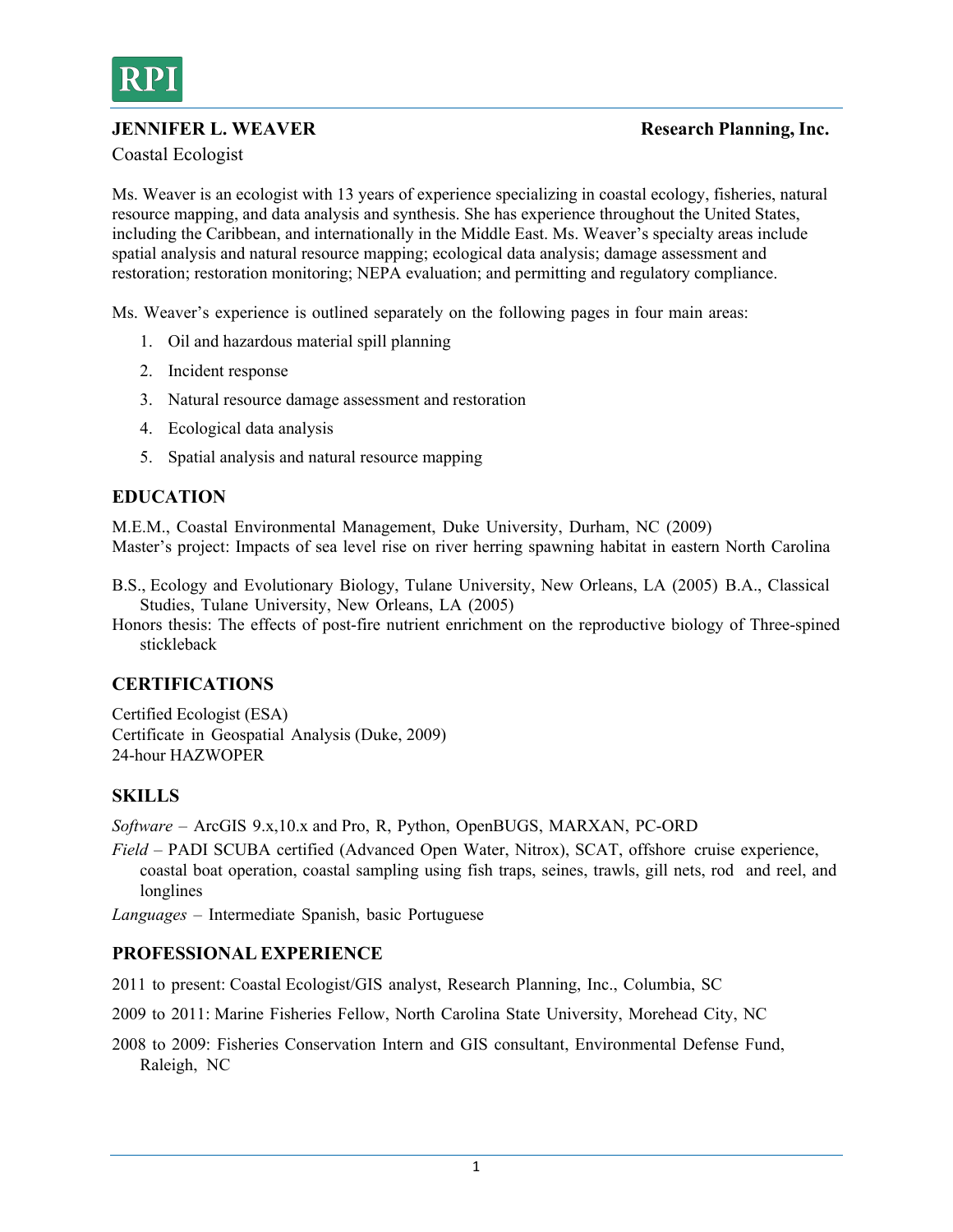# **OIL AND HAZARDOUS MATERIALS SPILLS PLANNING**

BOEM Oil Spill Literature Synthesis. 2019-2021. Ms. Weaver synthesized literature in support of an authored chapters summarizing impacts of oil spills to fish and invertebrate populations based for two separate reports summarizing (1) impacts of spills between 500-20,000 barrels of oil and (2) spills greater than 20,000 barrels of oil.

Pipeline and Hazardous Materials Safety Administration (PHMSA) Unusually Sensitive Area (USA) identification. 2017. Ms. Weaver was a spatial analyst responsible for compiling and processing information on drinking water sources and species occurrences to identify unusually sensitive areas for drinking water resources and species of concern.

Remediation of Underwater Legacy Environmental Threats (RULET). 2011-2012. Ms. Weaver contributed to the development of screening level risk assessment packages for the Remediation of Underwater Legacy Environmental Threats (RULET) program in 2011-2012 by writing Ecological Resources at Risk summaries. She was responsible for researching and summarizing information on the abundance and distribution of sensitive wildlife at risk of being impacted by potential oil releases from sunken vessels. The geographic scope of the project included the U.S. coastal zone, including the Great Lakes and outlying territories, and areas of Canada and the Dominican Republic.

# **INCIDENT RESPONSE**

National Oceanic and Atmospheric Association (NOAA) Oil and Hazardous Materials Spill Response Team. 2011-present. Ms. Weaver is part of NOAA's Scientific Support Team, which provides technical expertise on cleanup methods and natural resource protection during oil and chemical spills. She has provided on-scene support on several spills, including the Refugio (2015) and *Deepwater Horizon* (2011) oil spills. Immediately following the Refugio spill, Ms. Weaver provided on-scene to NOAA for SCAT operations for two weeks. In this role, she participated in daily SCAT surveys, and contributed to the development of shoreline cleanup plans and treatment recommendations.Additionally, she has written numerous resources at risk analyses for oil and chemical spill events and drills occurring across the U.S.A and provided remote and on-scene support for training exercises. Location: Nationwide, USA.

FEMA Emergency Support Function (ESF)-10, NOAA. 2017-2018. Ms. Weaver was part of the NOAA scientific support team during the ESF-10 response for Hurricanes Irma and Maria. She served as a technical specialist for the response in Florida and the Environmental Unit Leader in the U.S. Virgin Islands. Her role in both places focused on ensuring the protection of natural resources during operations related to pollution response and removal. Specific tasks included coordinating agency consultations and permitting, developing BMPs for use in the field, identifying sensitive sites for enhanced monitoring during removal, and overseeing monitoring efforts. Permitting and consultations included USACE Section 404/10; ESA Section 7 emergency consultation with USFWS, NMFS Protected Species Division, and NMFS Essential Fish Habitat; National Historic Preservation Act Section 106 consultation with USVI and FL SHPO and tribal consultations.

## **NATURAL RESOURCE DAMAGE ASSESSMENT AND RESTORATION**

Coastal Long-Term Monitoring Program of sites remediated from the Gulf War Spill in Saudi Arabia. 2018-present. Ms. Weaver is the primary data manager and analyst for the project, which collects biannual monitoring data from 339 plots measuring vegetation, fish and invertebrate fauna, soils, and physical data to assess progress towards restoration of coastal areas. Ms. Weaver is responsible for management and analysis of ecological monitoring data and is one of the primary authors of the annual reports. Additionally, Ms. Weaver developed and leads the fish sampling efforts and contributes to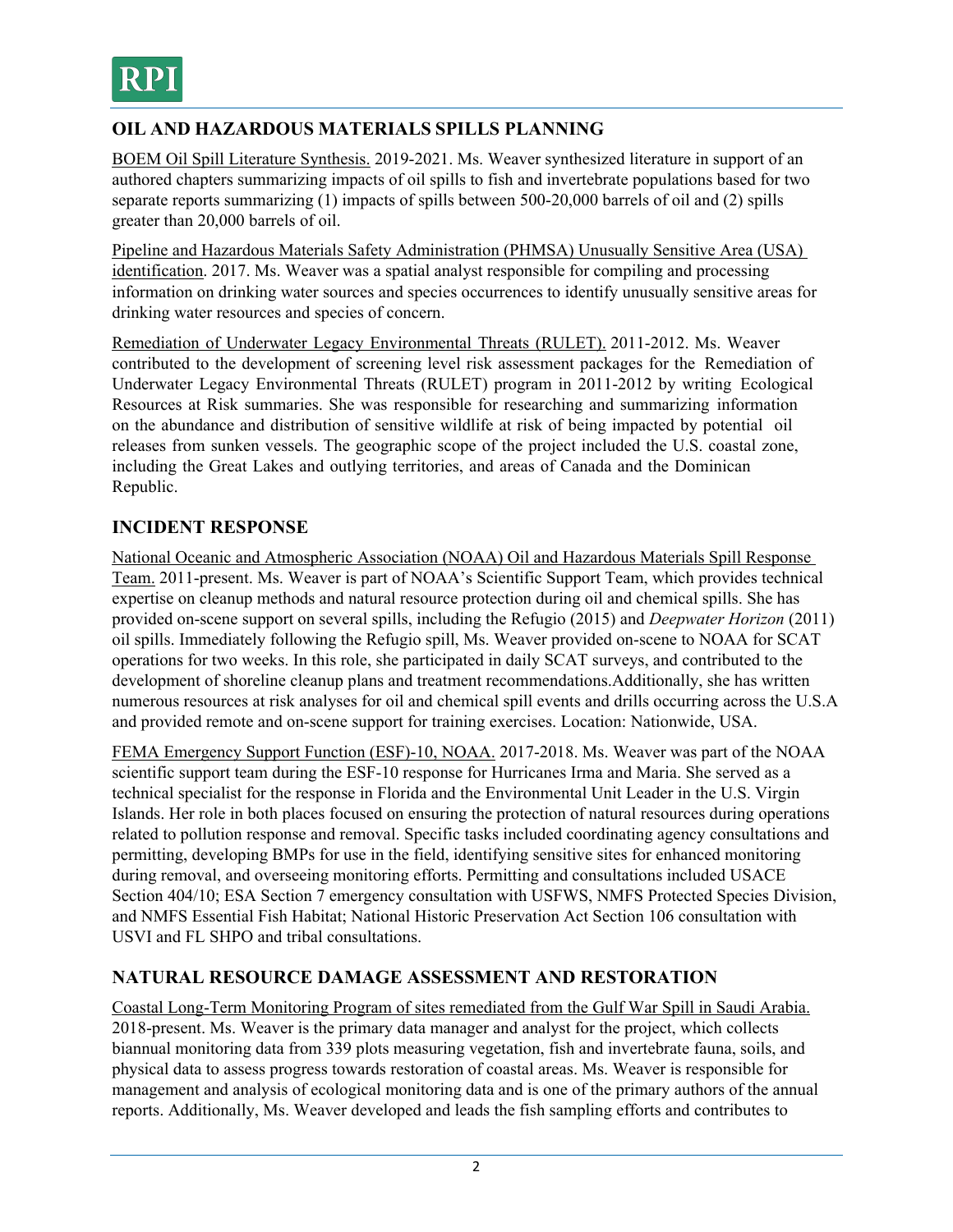planning and execution of semi-annual field efforts, serving as a field team leader.

*Deepwater Horizon* Restoration Planning Support to NOAA Restoration Center (subcontracted through Industrial Economics). 2021. Ms. Weaver was the primary author of a report detailing restoration priorities and objectives for fish and water column invertebrates in the Gulf of Mexico. She was responsible for collating and summarizing stakeholder and agency input and ecological and fisheries data to designate develop focal species for restoration and corresponding objectives for restoration projects.

*Deepwater Horizon* Natural Resource Damage Assessment and Restoration. 2014-2016. Ms. Weaver provided technical support for the *Deepwater Horizon* injury assessment and restoration planning teams. Her tasks include communicating with stakeholders and resource experts, gathering and analyzing data to support project scaling, and creating methods documents and restoration plans to support the development of restoration alternatives to be part of the Damage Assessment, Remediation and Restoration Program (DARRP). In addition, she performed spatial analyses to inform the injury assessment for nearshore resources.

RESTORE Act Best Available Science Reviews and other Technical Support. 2015-present. Ms. Weaver is the deputy program manager for best available science, environmental compliance, and construction reviews initiated by the Office of Gulf Coast Restoration, U.S. Department of Treasury for all Direct Component projects relating to restoration and protection of natural resources. Ms. Weaver has managed and contributed to independent third-party technical reviews on a wide variety of Gulf restoration projects under this contract, ranging from large-scale coastal marsh restoration to resource enhancement projects. In this role, Ms. Weaver identifies reviewers, coordinates the review process, and ensures that the reviews are scientifically and technically sound and meet the standards set forth by the RESTORE act. She also serves as a reviewer and technical advisor as needed. Proposals reviewed have included a variety of coastal habitat restoration projects across the Gulf of Mexico.

*Selendang Ayu* Natural Resource Damage Assessment. 2020. Ms. Weaver conducted an analysis of fishery independent survey data of tanner crab abundance to evaluate impacts from the *Selendang Ayu*  oil spill.

# **ECOLOGICAL DATA ANALYSIS**

Minimum Flows and Levels Analysis for Northwest Florida and Suwannee River Water Management Districts. 2015-present. Lead analyst. Ms. Weaver is the data analyst for Minimum Flow and Levels (MFL) studies of the Wakulla and St. Marks Rivers (2015-2017), Waccasassa River (2020-2021) and upper Santa Fe River (2021). The minimum flow and level (MFL) studies facilitate management decisions on water withdrawals from river systems by analyzing the effect of flow conditions on wetlands, floodplain habitats, and protected species. Ms. Weaver analyzed field data on physical characteristics, vegetation, elevation, and instream habitat to characterize ecological communities and habitats occurring in the floodplain. Techniques used included discriminant functions analysis, community analysis, and wetted perimeter calculations, among others.

Meta-Analyses of Salt Marsh Impacts and Recovery Following the *Deepwater Horizon* Oil Spill. 2018-2021.Ms. Weaver was the primary data analyst on several primary analyses and meta-analyses of oil spill impacts and treatment methods to marsh vegetation and invertebrates as part of a GOMRIfunded effort. Her role included data compilation, implementation of statistical analyses, and generation of figures, tables, and statical output for reports and publications. Statistical techniques used include the application of mixed models to annual monitoring to estimate recovery rates at longterm monitoring plots. All analyses and relevant figures were conducted using R via custom scripts generated for the project.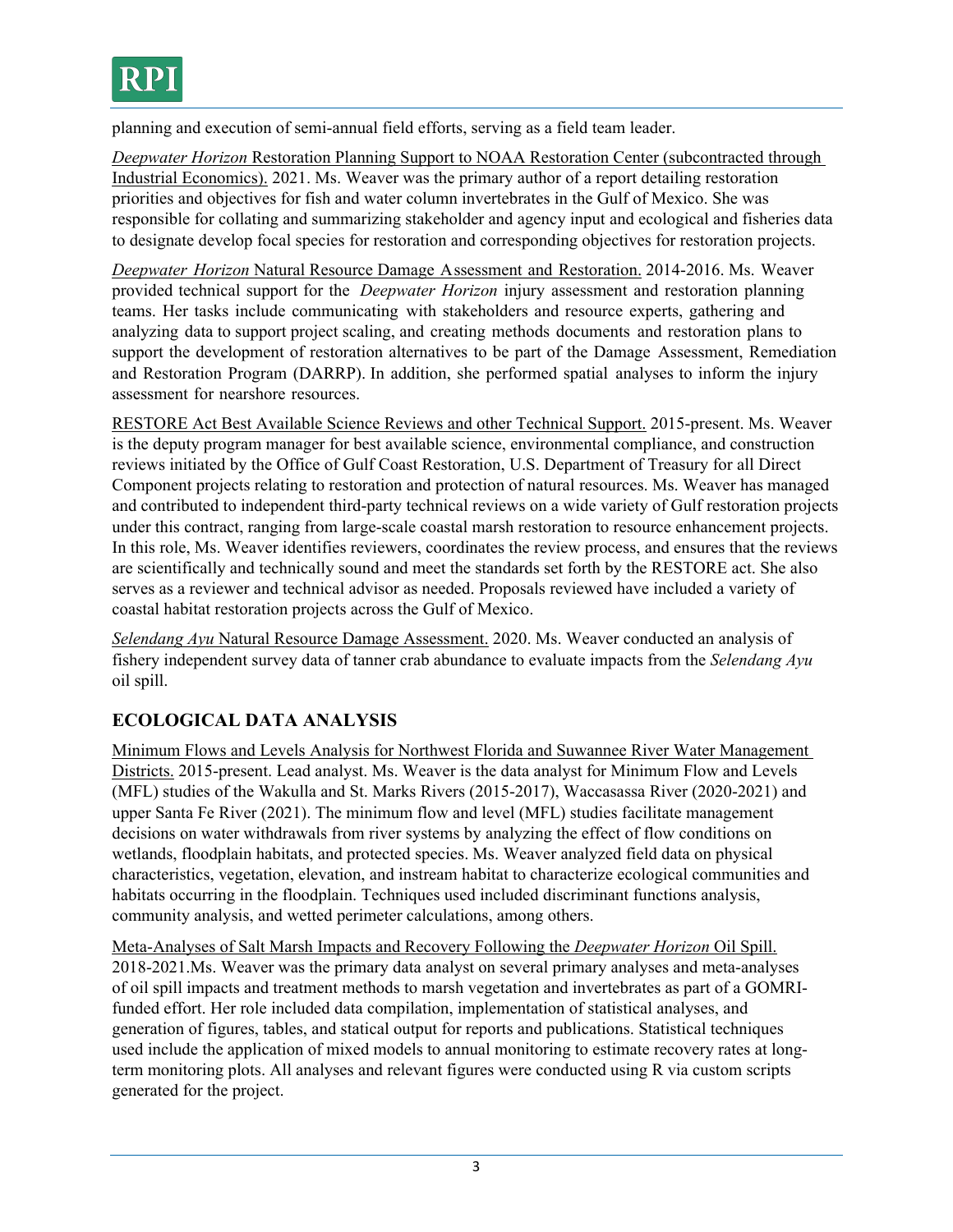

Impacts of Lingering Oil from the *Exxon Valdez* oil spill in Prince William Sound. 2016. Ms. Weaver provided technical support for an assessment of the impacts of lingering oil on wildlife in Prince William Sound for the National Marine Fisheries Service. She was responsible for reviewing literature, manipulating spatial datasets, and conducting analyses using maxent models to assess the relative habitat use of harlequin ducks and sea otters in relationship to oil persisting from the Exxon Valdez oil spill.

Analysis of Infauna Recovery following Shoreline Treatment Methods in Prince William Sound, Alaska, NOAA. 2013-present. Ms. Weaver was responsible for designing and analyzing data collected to evaluate the effects of experimental oil remediation treatments on infauna communities at treatment and references plots over 12 years. Techniques including mixed effects models, MANOVA, and nonmetric multidimensional scaling were applied to annual sampling data to estimate recovery timeline of infauna communities following shoreline treatment methods.

## **SPATIAL ANALYSIS AND NATURAL RESOURCE MAPPING**

ESI Biologist. 2011-present. Ms. Weaver contributed to the biology data collection and processing for Environmental Sensitivity Index Atlases. ESIs are used to identify natural resources sensitive to oil spills and other pollution events during contingency planning exercises and incident responses. Her role as a biologist on ESI projects requires extensive correspondence with biological and socioeconomic resource experts from state and federal governments, university, and private agencies throughout the U.S. As a result, she is intimately familiar with spatial datasets commonly available for coastal zone resources. She has extensive experience in natural resource and socioeconomic data collection, interpretation, and compilation using both quantitative data sources and participatory mapping techniques.

She has worked on the following ESI projects for clients such as NOAA, TGLO, FWRI, and BSEE.

| South Florida                        | 2013 |
|--------------------------------------|------|
| Texas, Upper Coast                   | 2013 |
| Louisiana                            | 2013 |
| Delaware Bay                         | 2014 |
| Outer coast of Washington and Oregon | 2014 |
| Georgia                              | 2015 |
| South Carolina                       | 2015 |
| Maryland/Virginia                    | 2016 |
| Southwest Florida                    | 2016 |
| East Florida                         | 2020 |
| Gulf of Mexico                       | 2022 |

Strategic Habitat Area Identification and Designation. 2009-2011. Ms. Weaver was the primary GIS analyst for the North Carolina Division of Marine Fisheries' Region 2 Strategic Habitat Areas Assessment. In this role, she assembled a regional GIS database of fish habitats and anthropogenic impacts, performed spatial analyses to recommend candidate sites for strategic habitat area designation, and used geospatial and statistical modeling techniques to summarize geographic trends in fish abundance and their relationship to anthropogenic impacts. She was responsible for the oral and written presentation of results to stakeholders and managers.

Identification of River Herring Spawning Habitats in the Chowan River. 2008-2009, Ms. Weaver worked with Environmental Defense Fund scientists to refine a GIS-based model characterizing the